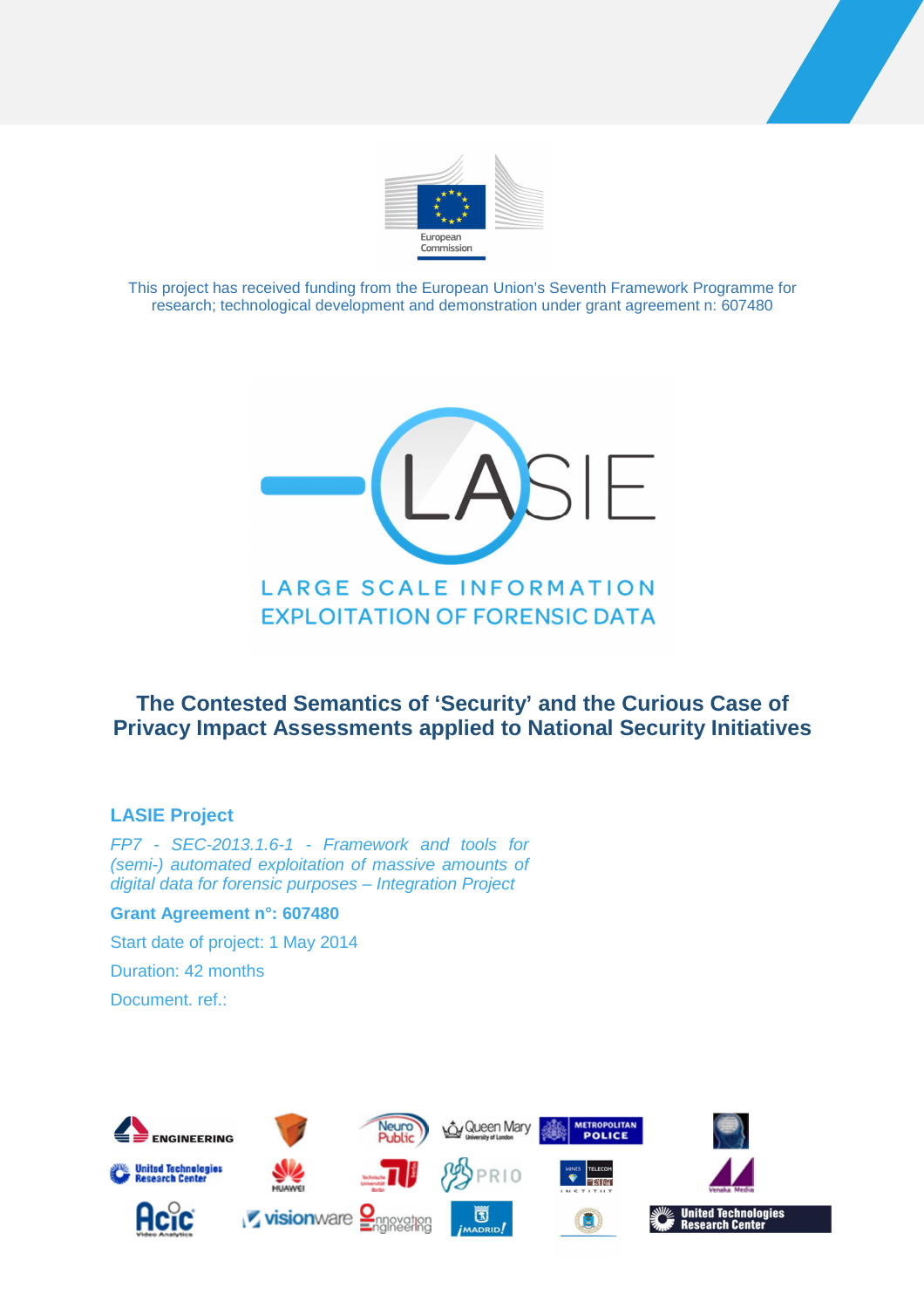

Peace Research Institute Oslo (PRIO) Oslo, 29 August 2016

## **The Contested Semantics of 'Security' and the Curious Case of Privacy Impact Assessments applied to National Security Initiatives**

A breakfast seminar by Roger Clarke<sup>1</sup>

*A public report thereof by Stine Bergersen (PRIO)<sup>2</sup>*

A breakfast seminar by Professor Roger Clarke, with the title "The Contested Semantics of 'Security' and the Curious Case of PIA's applied to National Security Initiatives", took place on 29 August 2016 at PRIO premises in Oslo, Norway. The seminar was arranged within the framework of the LASIE project,<sup>3</sup> or 'LArge Scale Information Exploitation of Forensic Data' (2014-2017). LASIE is a research project co-funded by the European Union (EU) under the  $7<sup>th</sup>$  Framework Programme for Research and Development (FP7), which aims to 'design and implement an open and expandable framework that will significantly increase the efficiency of current investigation practices, by providing an automated initial analysis of the vast amounts of heterogeneous forensic data that analysts have to cope with'.

The present report offers a succinct account of the presentation by Clarke, as well as some views, questions and comments expressed in the open session following the presentation. This short report, as well as being a summary of the event also of interest to the LASIE consortium partners not present, also holds the potential to stimulate further debates on the wider impacts of technology on the society, e.g. linked to both the practical and theoretical implementation of the LASIE-framework. The PowerPoint-presentation by Clarke is attached to this report.

The views expressed in the following are solely those of the speakers, and does not reflect the views of the LASIE consortium as a whole, its individual partners nor the European Commission.

## **Introduction**

Dariusz Kloza, the LASIE project leader from PRIO and the chair of the session, opened the seminar by welcoming the participants, and by giving a brief introduction to PRIO, and the kind of research

l

<sup>2</sup> E-mail: Stiber@prio.org.

3 Cf. www.lasie-project.eu.

<sup>1</sup> Xamax Consultancy Pty Ltd, Canberra; Visiting Professor in Computer Science, Australian National University (ANU), Canberra; Visiting Professor in Cyberspace Law & Policy, University of New South Wales (UNSW), Sydney.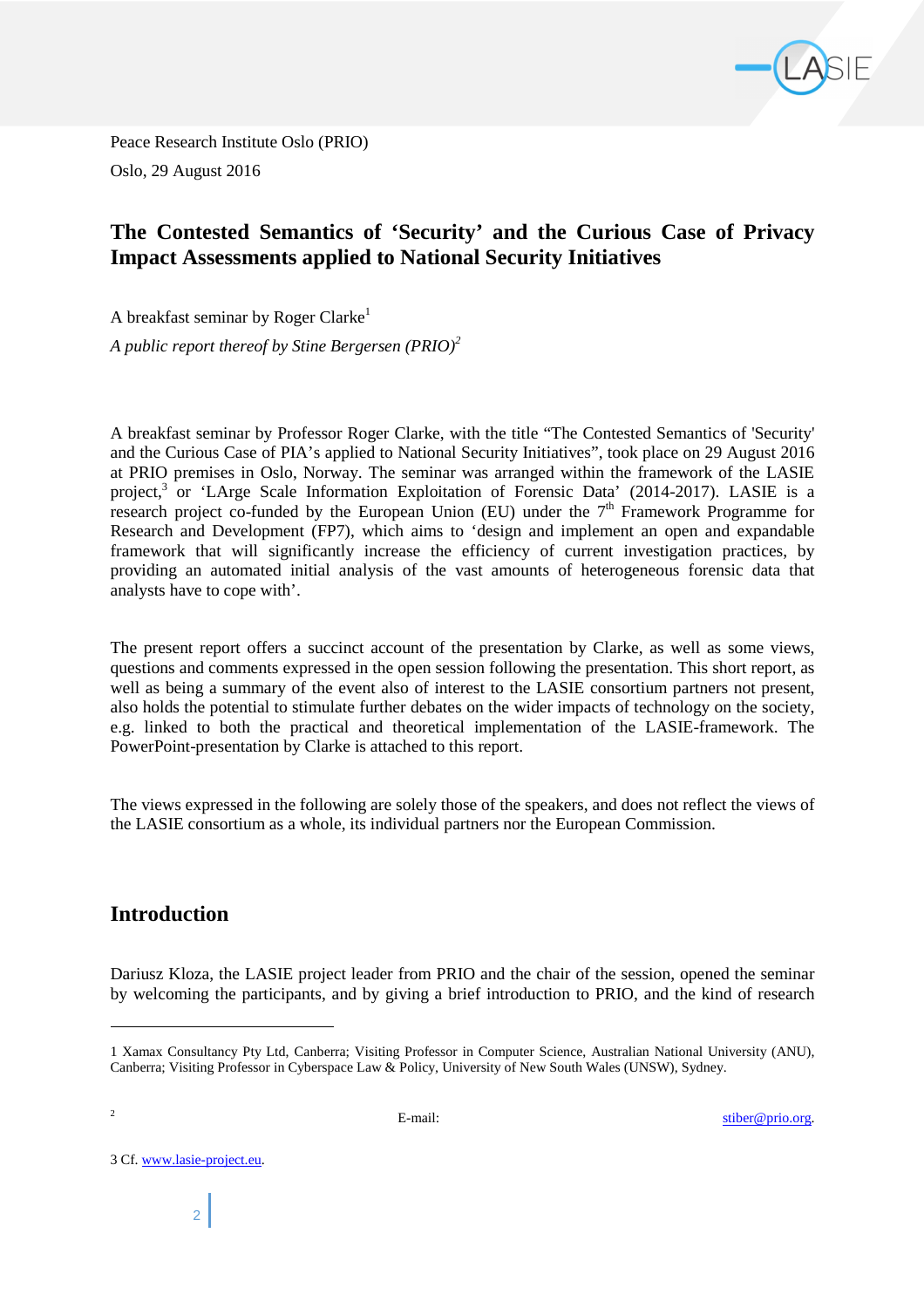

conducted at the institute. In short, PRIO conducts research on the various conditions for peaceful relations between states, groups and people. As a backdrop for the theme of the seminar, within the department Dimensions of Security, where the research team<sup>4</sup> in LASIE is situated, the focus is on critical security studies, where several concepts of "security" are at play. "Security" is understood and explored at PRIO both as national security e.g. at borders, within cities, as societal and urban security, etc. That is to say that no predominant perspective on the concept is established. In general, and for a long time, the larger topics of semantics applied to security, and data protection and privacy, are considered interdisciplinary relevant. While there is no doubt that surveillance, privacy and data protection continue to be important topics for discussion in many and various disciplines, having this seminar was highlighted as especially relevant because of the current debates concerning the introduction of the EU General Data Protection Reform (GDPR); and the role that Data Protection Impact Assessments (DPIAs) play in the reform.

Kloza introduced the speaker, Professor Roger Clarke. Clarke was described as one of the fathers of (the modern understanding of) privacy and surveillance, the author of the concept of 'dataveillance' and a co-inventor and successful practitioner of Privacy Impact Assessments (PIAs) for more than 20 years. He is also a frequent commentator on these matters and a prolific author. Then the intervenants were introduced. Lee A. Bygrave is a Professor at the Norwegian Research Centre for Computers and Law at the University of Oslo, and has published particularly extensively within the field of privacy/data protection law. Finally, Rocco Bellanova, senior researcher at PRIO and a member of the PRIO's LASIE team was introduced as the second commentator.

## **Presentation by Professor Roger Clarke**

The seminar was advertised internally at PRIO, on the public websites of PRIO, as well as internally within the LASIE consortium with the following description:

*Conversations about security generally involve people talking at cross-purposes. The reason for this is that the meaning of the term 'security' is relative to the particular values that particular stakeholders perceive in particular assets, and the particular harm that those values might come to. Yet people seldom take the trouble to clarify which stakeholders, assets, values and harm they are talking about, even to themselves, let alone to other people. National security initiatives inherently involve clashes among alternative scope definitions. At the very heart of the matter is the conflict involved in constraining human rights in order to protect them. Appropriate decision-making about national security initiatives is therefore entirely dependent on the application of an effective evaluation process. Results are presented of a survey of Privacy Impact Assessments (PIAs) undertaken in respect of Australian Government national security initiatives. Despite the enormous intrusiveness of these initiatives into the rights of everyone in Australia, and the (to date) rare incidence of their use, the evaluation processes are shown to have been uniformly and seriously inadequate. Both the legislature and the executive have failed their obligations to Australian society. They continue to blindly accept a narrow and heavily biased conception of security, and fail to impose either pre or post controls on the club of national security agencies.* 

l

<sup>4</sup> Dariusz Kloza, Rocco Bellanova, Stine Bergersen and Ida Rødningen.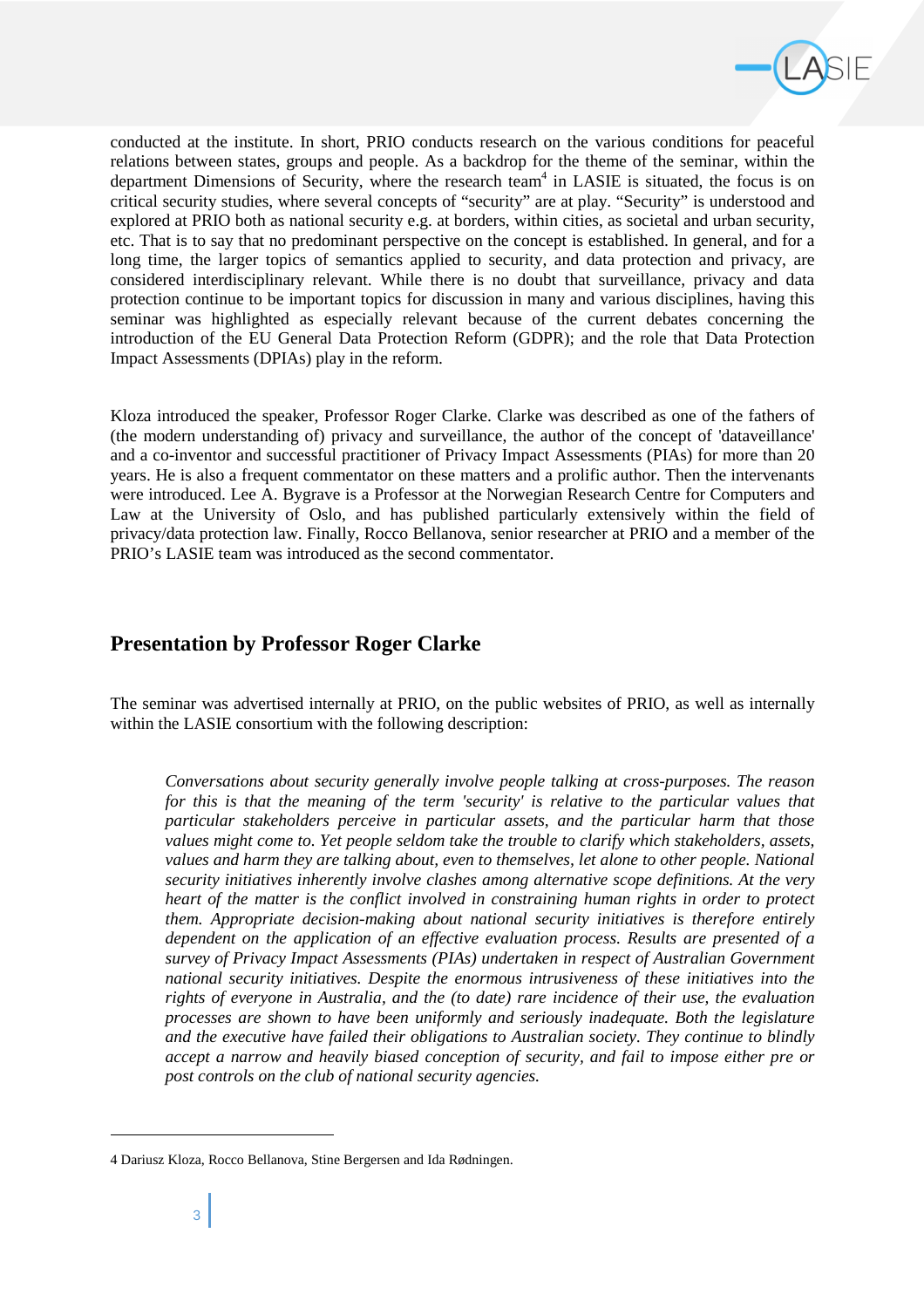

The presentation was structured roughly in two parts: the first part explored the semantics of security (underlining the importance of asking whether we understand the concepts in the same way), and the second part discussed a case study of a survey of Privacy Impact Assessments (PIAs) undertaken in respect of Australian Government national security initiatives. As the link between the two might not be obvious for everyone, Clarke highlighted indeed their existence.

## **The Semantics of Security**

Clarke began the presentation by showing the audience with a selection of photographs, basically picturing mountain climbing and hiking in different scenic, but also rather extreme, contexts, with the aim to illustrate both how we feel different in these "dangerous" contexts, but also, how the carefully crafted steps, rails, signs etc. might work as an indicator that we maybe *should* be afraid, since they remind us that someone else has assessed this to be dangerous enough for these measures to be set up – but also that we are not, because we can see that warnings and protections have been provided. Against this backdrop, the notion of security was introduced as "a condition in which harm does not arise despite the occurrence of threatening events", and further, "a set of safeguards whose purpose is to achieve that condition".<sup>5</sup> Clarke underlines that there is indeed no one, reliable dictionary definition, but rather that the notion of security is broad, and in simple language has to do with *no harm, despite things.* In any case, we have to always regard security in a context.

Furthermore, Clarke presents what can be described as the conventional security model, which describes a generic threat, giving rise to a threatening event, which in turn impinges on or exploits vulnerability. Acknowledging this vulnerability, and faced with a threatening event, this can result in a security incident, which leads to harm to an asset. But there are several layers and expansions to this model. Expanding the conventional security model with the notion of *safeguards* means that a measure is introduced to counter a threat, and by introducing *countermeasures*, actions are taken to circumvent a safeguard. An introduction of safeguards implies an obvious interest in harms and assets, and would traditionally have impact in the sense of budgets and financial implications. The logic is then that *harm* means a deleterious impact on an *asset*. But, importantly, it is not a given which harm matters, and to which assets. This depends on the perspective that is adopted, and the values that are perceived in assets.

As a consequence, Clarke describes how it becomes necessary to define who the stakeholders are in the equation, and to ask: "whose security are we talking about?" Which tensions emerge, depends on the point of view of the different stakeholders, and which specific events and threats motivate which people. To discuss security via the overlaps and correlations between data/ information and IT artefacts, is one way, but does not provide a complete picture, and a wide range of different stakeholders should also be included in the discussion. By shifting the scope from a single organisation up to industry sectors and segments, different stakeholders emerge, and the picture immediately becomes more complex. Furthermore, by including the layers of local, national and regional economy (which would include e.g. competition among nations), the abstraction level increases further. Depending on the scope and focus, what is defined as "critical infrastructure" by e.g. governments, will also vary, to include various elements from industry sectors, such as transport,

l

<sup>&</sup>lt;sup>5</sup>Cf. Attached PowerPoint presentation given by Clarke.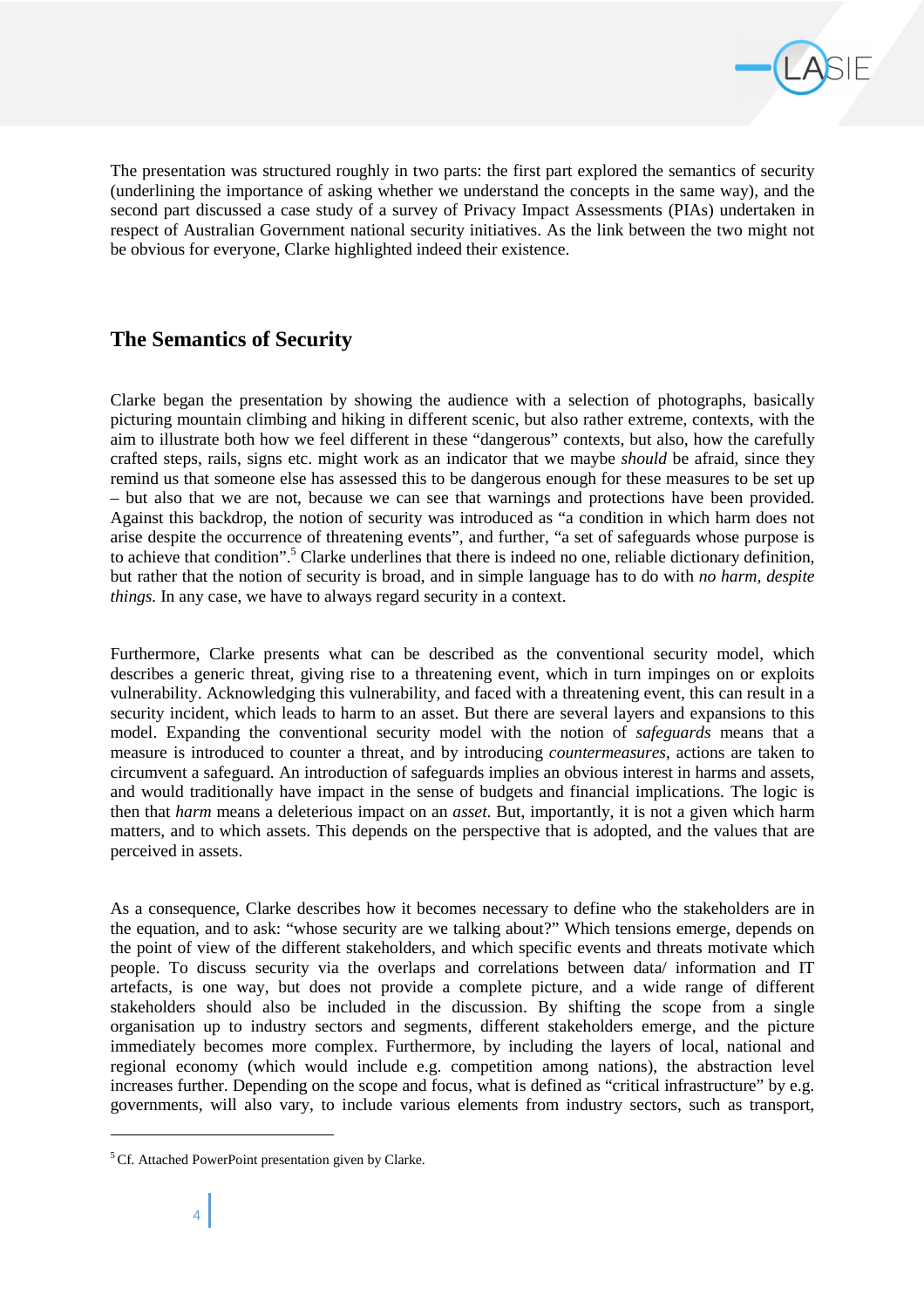

communications, energy and water. At the centre of such security discussions, are often *data* (abstract, empirical and synthetic) and *information* (defined as data applied in a context for a use). The question then becomes: *whose assets, which stakeholders and whose security?* 

Clarke furthermore describes a "mostly forgotten scope for security" which highlights how some stakeholders, particularly external "users" and "usees", are often left out of the discussions. The concept of a usee can be explained in terms of the example of credit databases, where the stakeholder is not directly involved, but nonetheless affected.

As a result of the complexity of the different layers in the scope(s) of security, *tensions* arise. These tensions can arise among organisational objectives such as financial cost versus non-quantifiable costs, or among alternative scope definitions, exemplified by a case where a bot does not harm the host, and hence it can be seen as an externality for which no incentive exists to come up with a fix. The topmost layer of the model for the scope of security by Clarke, is the societal level. The full figure can be seen below, but Clarke also explained how the scope can be widened even further, by including also considerations such as the notion of humanity, of the biosphere, of the troposphere. It becomes a question of political economy, which should be looked at by measures of political science, e.g. questions of who are fighting for the different perspectives, what potential coalitions there are, and which of them have power.



Figur 1 Abstract from the PowerPoint presentation by Clarke, Slide 16

The question then arises: where and how can we place national security in this figure? Moving beyond the old-fashioned definitions encompassing mostly state protection from an attack, national security is maybe rather useful looking at via the concrete contexts in which it emerges. Some examples can be contexts of critical infrastructure security, public safety or prominent person safety. However, the use of the word is difficult, since labelling can have various implications, e.g. when mixed up with terrorism. A brief introduction is given of terrorism and national security (underlined as two very different things) in the Australian context, demonstrating how only very few incidents have occurred in the last decades. Even periodic big-scale raids have led to successful prosecutions of only 15 individuals, only 6 of them being instances of preparation to commit an act. The lack of constitutional protection for human rights is presented as a maybe unique factor in the Australian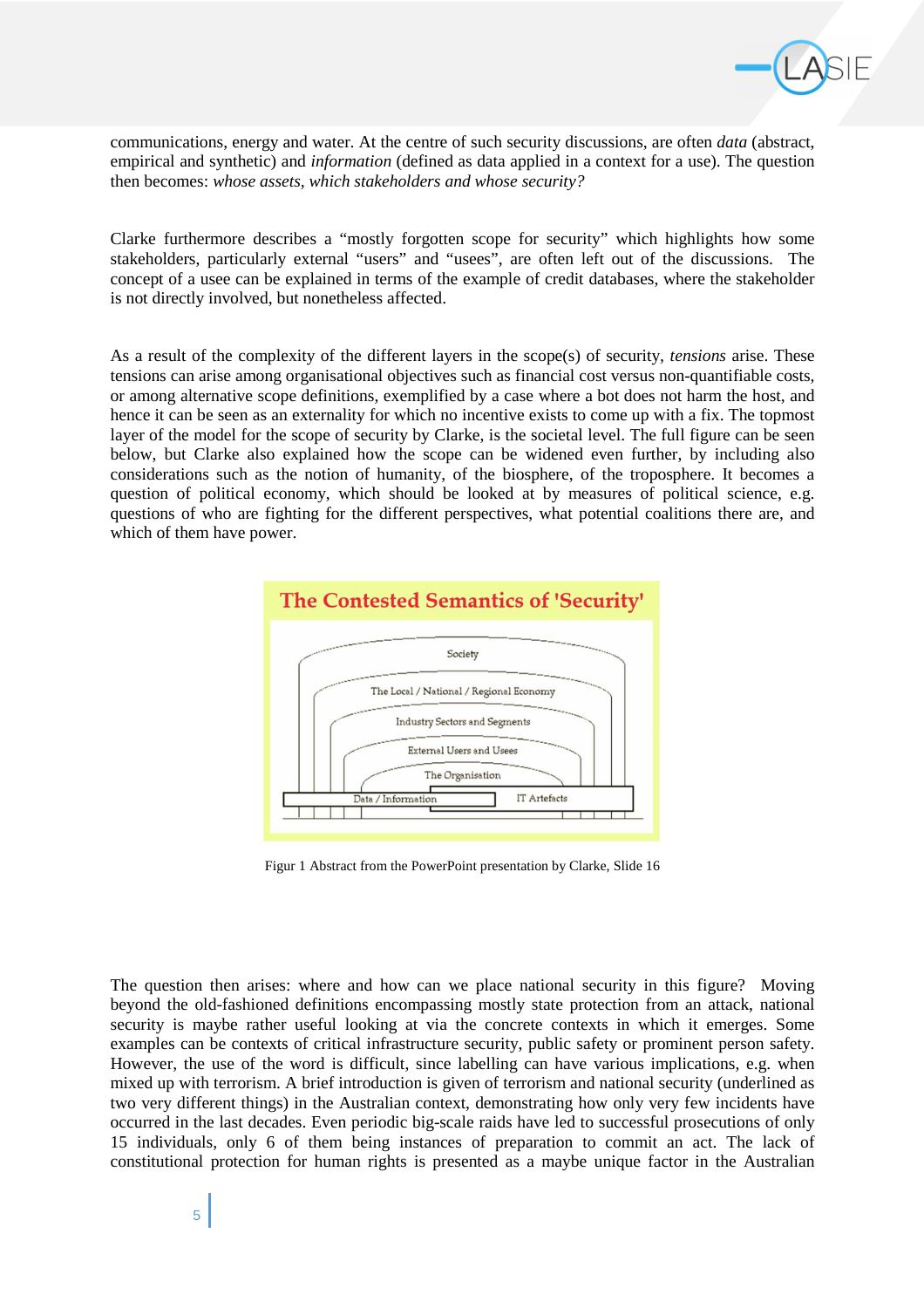

context, and Clarke describes how various national security measures since 2001 have compromised many human rights, such as the freedom of movement.

## **PIA´s applied to National Security Initiatives**

For the second part of the presentation, results are presented of a survey of Privacy Impact Assessments (PIAs) undertaken in respect of Australian Government national security initiatives. This part was based on a recent article, <sup>6</sup> where Clarke describes in more detail how democracy in Australia is gravely threatened by a flood of measures harmful to human rights that have been introduced since 2001, a large proportion of which are unjustified and not subject to effective controls. The passage of these measures through the Parliament has been achieved on the basis of their proponents' assertions and without appropriate scrutiny. Clarke describes how the parliament had several forms of impact assessment techniques available, but shows that they failed to require that such methods be applied. The focus is particularly on one specific form of evaluation – Privacy Impact Assessment (PIA). The study by Clarke found that the PIA process should have been performed for each proposal, but was in fact seldom applied, and where it was applied, the process and report were in almost all cases seriously deficient.

In sum, despite the enormous intrusiveness of these initiatives into the rights of everyone in Australia, and the (to date) rare incidence of their use, Clarke describes how the evaluation processes are shown to have been uniformly and seriously inadequate. The result being that both the legislature and the executive have failed their obligations to Australian society. They continue to blindly accept a narrow and heavily biased conception of security, and fail to impose either pre- or post-controls on the club of national security agencies. Ministers and Parliamentary Committees must demand prior evaluation of proposals that restrict civil freedoms, must ensure transparency in relation to the proposals and their justification, and must require effective controls over, and mitigation features within, those measures that survive the evaluation process. The overall goal with applying systematic PIA's to these processes is not only to document, but also to avoid implementing schemes that are unjustified, and, for those that are justified, to ensure that the design incorporates controls and mitigation measures. A description of the different elements in a PIA process is given, and Clarke gives examples of some of the benefits of doing a PIA (such as providing the organization with a vision of what it is you actually intend to achieve, and how), as well as some reasons for organizations not to do a PIA (such as costs and delays). The presentation of different case studies on Australian national security initiatives and PIAs concluded that PIAs do not operate as a control mechanism.

## **Interventions from discussants**

After the presentation by Clarke, two invited discussants shared their comments and questions.

l

<sup>6</sup> Roger Clarke, Privacy impact assessments as a control mechanism for Australian counter-terrorism initiatives, Computer Law & Security Review: The International Journal of Technology Law and Practice (2016), doi: 10.1016/j.clsr.2016.01.009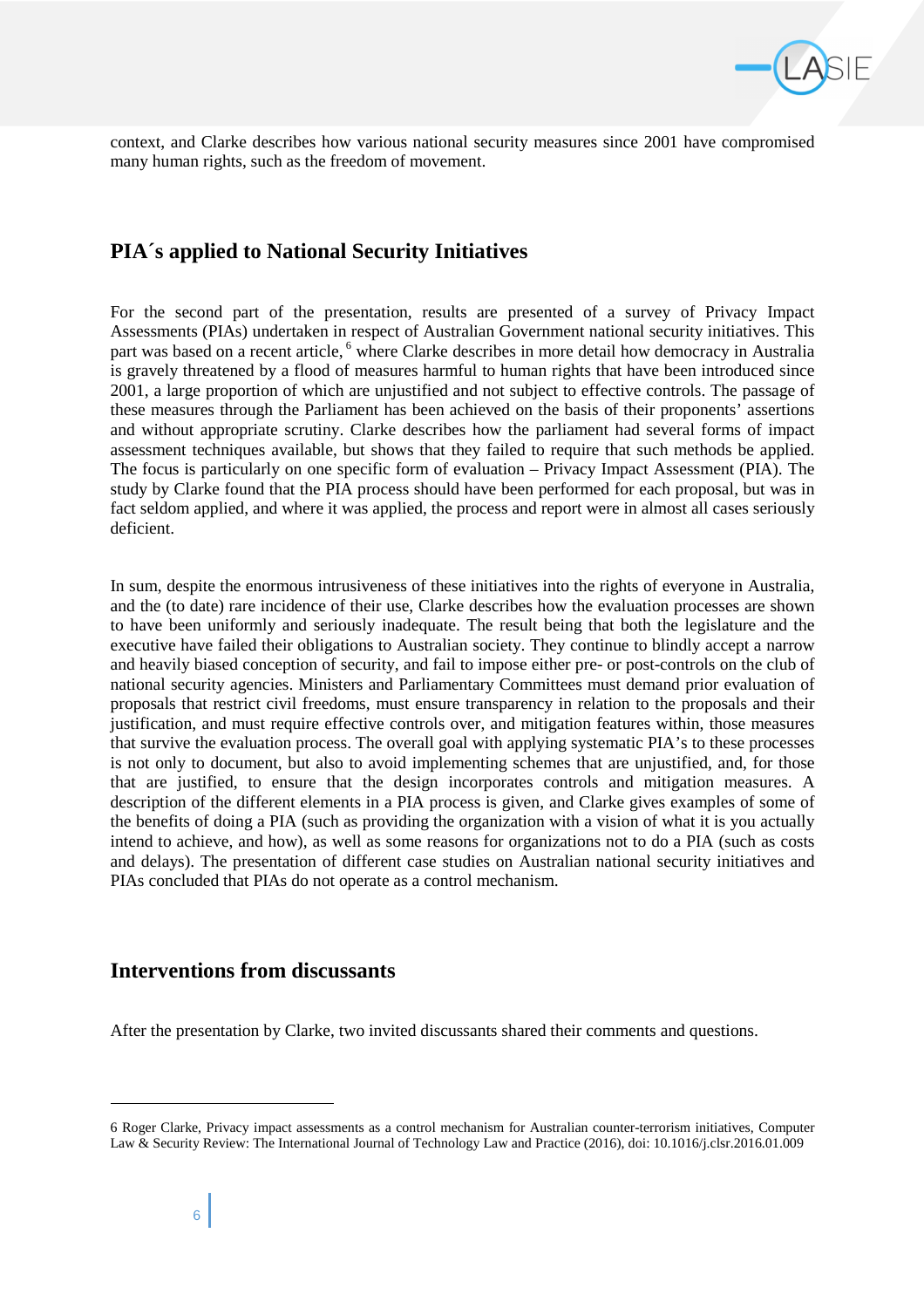

Lee Bygrave opened by complimenting the presentation for being informative, and for taking on a broad scope. Bygrave underlined that his intervention should not be seen as normative statements, but questions. He raised the issue of whether the concept of national security keeps being contested on purpose, by many players, since this gives them room for manoeuvring within their respective fields. In EU law, national security is a crucial concept, and a big part of regulations and constitutions. The concept, and the semantics of security, might be intentionally kept wide and flexible, as well as contested (and confused). Bygrave also asks the question of whether it is useful to distinguish between security and safety, and whether safety is seen as a subset of security. And further, if it is useful to distinguish between military and civil sector. The further discussion also touched upon how we can (acknowledging the findings from the Australian context) do PIAs as more than symbolic, e.g. by introducing legal mandates to back the PIAs up, as well as "evolution meta principles", the principle of proportionality and EU courts case law.

The intervention by Rocco Bellanova suggested that privacy often comes into play as an afterthought, something that comes after the introduction of a security measure, and which is to a large extent left to the individuals dealing with the law. National security is mentioned as rather a style of governing, with "external" being the key word, and it is a governing that facilitates the state to secure the state again. It also helps policy makers on what to do, and Bellanova also mentioned concepts such as the panopticon and biopolitics as traditional elements in a discussion of how a healthy population can be created and managed by the state. Furthermore, as many security measures are defined via the definition of a state of exception, society is in a sense defined via a long line of security measures.

It is also a question of rhetoric. Bellanova describes how after the Snowden-revelations, "everyone" discovered surveillance, which is now at the heart of security discussions. In terms of managing populations, Facebook is one good example of how this kind of surveillance becomes possible. Another one being PNR (Passenger Name Records), which are introduced to facilitate air travelling, but at the same time allows for the surveilling of the travellers. A question from Bellanova is how you can make the difference between security and these forms of more hybrid security (Facebook etc.)? Bellanova also asks the question of how PIAs can come into play when we are in a situation where basically everything is or can become a security tool, and how we can engage with the use/usees.

Following these two interventions was a session where Clarke responded to some of the comments and questions, and some questions from the audience were given. A very brief summary of this makes up the final section of this report.

Some of the issues commented on were a confirmation that there is indeed a confusion in terms between security and safety, and that Clarke includes safety in security, but also that there is a challenging ambiguity. He mentions, in the military context, that in some countries this line does not exist, but that in a western European state, we can usually talk about this kind of line. The increased use of drones was highlighted as an area where this ambiguity is currently making its presence felt. With regards to questions on PIAs, Clarke suggests to "get beyond window dressing", and that the onus should be put on organizations to do PIAs.

From the general audience, questions and comments were raised that highlighted the usefulness of the presentation by Clarke, the fundamental importance of semantics and of acknowledging the power of definitions. One question had to do with the difference between synthetic and empirical data, and another whether we can talk about different levels from "normal" to "state of emergency", or if this is a gradual shift. Another question had to do with how we can keep PIAs relevant in a time where you do not have personal data (i.e. Big Data), and what the distinctions and overlaps between PIAs and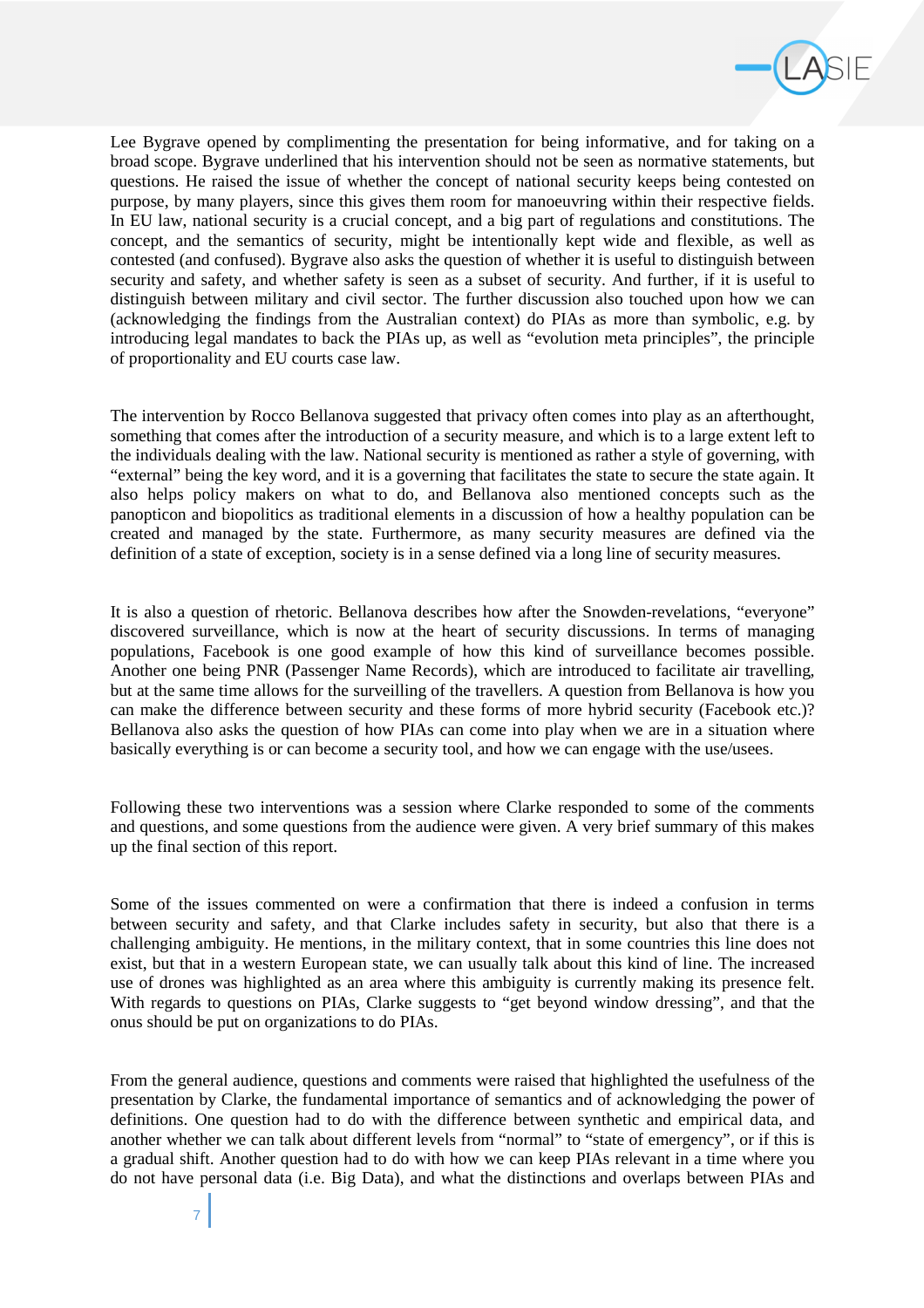

Societal Impact Assessments (SIAs) are. For the latter, Clarke responded that SIAs have privacy as part of them, and that it depends on the country and context, and which assets and values you are looking to protect.

The concept of Data Protection Impact Assessments were also raised (in relevance to the current EU General Data Protection Regulation), but the conclusion among the participants pointed in the direction of DPIAs being too narrow, since it runs the risk of locking the discussion analytically to what the law defines in a certain context. For example, we know that the mere presence of CCTV can impact your behavioural privacy even though it does not record your data. The issue of PIAs versus risk assessments were also raised. Clarke describes how one tries to build PIAs into risk assessments guidelines and procedures, but that its success is dependent on organizations internalizing this. One solution can be to link PIAs into the already existing risk assessments that exist in the organizations.

Due to the interest in the discussion, the seminar went a little bit over the scheduled time, but was finally rounded off by Kloza, thanking everyone for their interest and participation.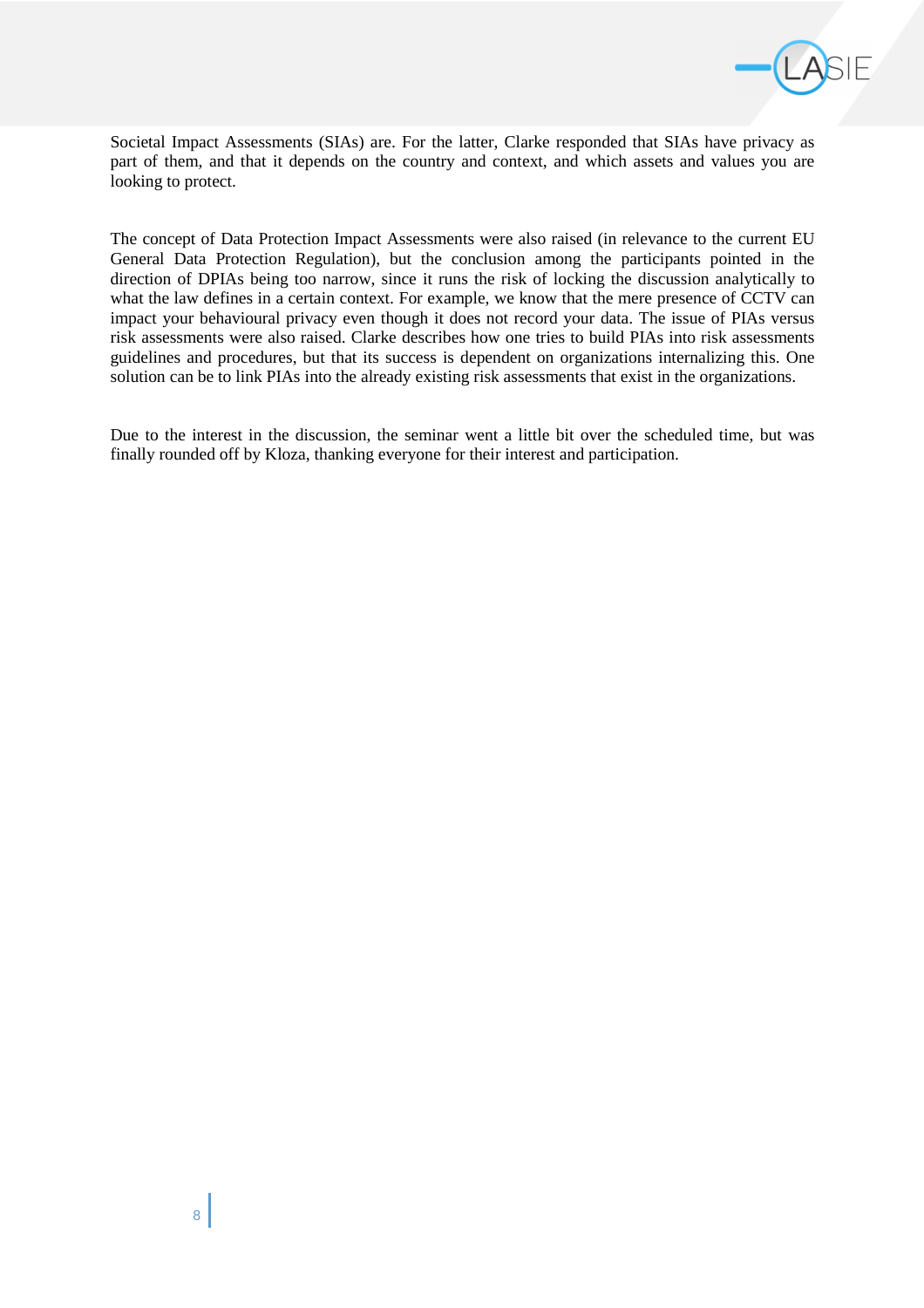### **The Contested Semantics of 'Security' and the Curious Case of PIAs applied to National Security Initiatives**

**Roger Clarke** Xamax Consultancy Pty Ltd, Canberra Visiting Professor in Computer Science, ANU, Canberra Visiting Professor in Cyberspace Law & Policy, UNSW, Sydney http://www.rogerclarke.com/DV/PIANS {.html, .pdf}

**Peace Research Institute Oslo (PRIO) 29 August 2016**



## **The Notion of Security**

A condition in which harm does not arise despite the occurrence of threatening events

> A set of safeguards whose purpose is to achieve that condition

 $\frac{\text{Copyright. A } A M A}{\text{       }}$ 





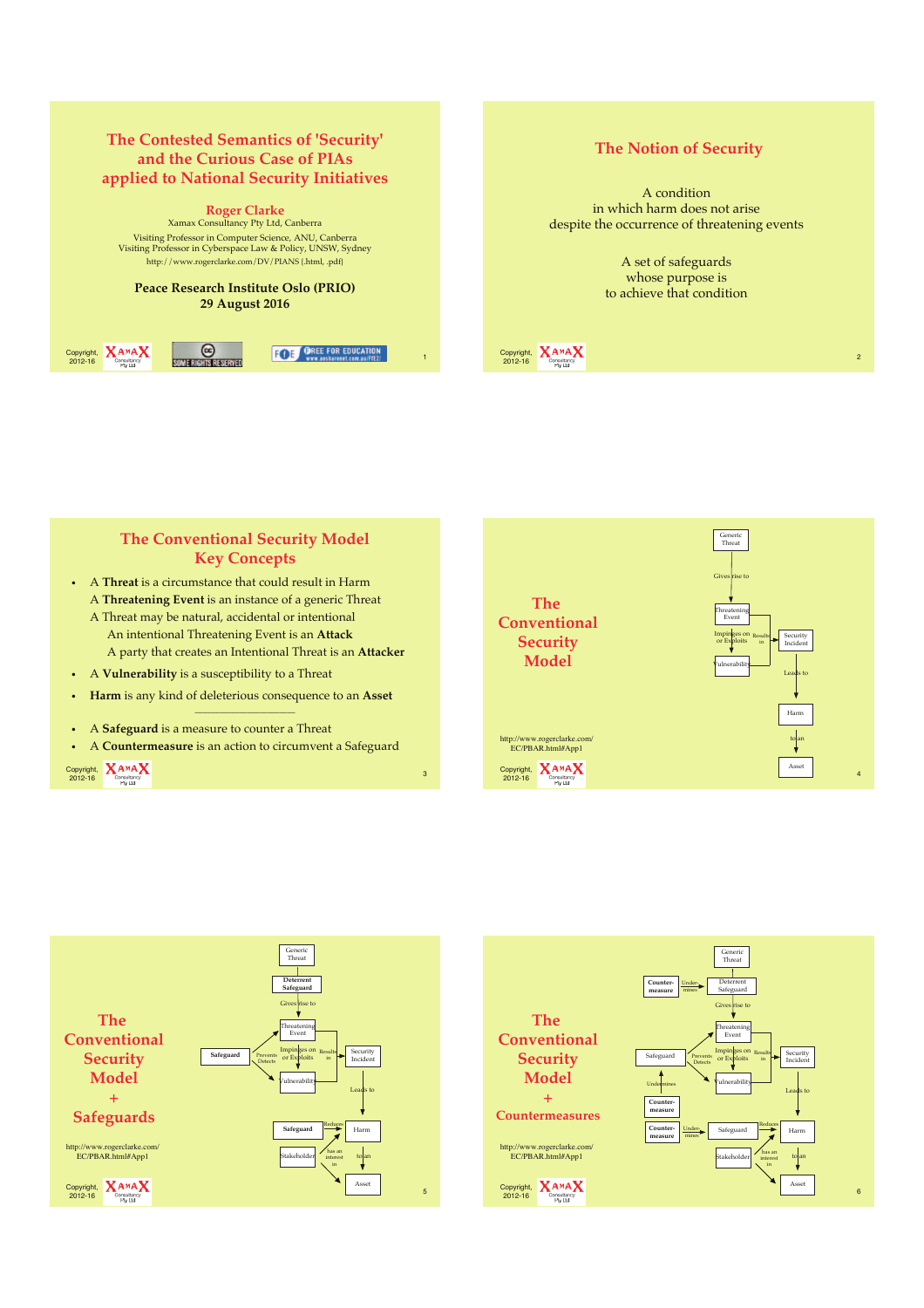







Collaboration, esp. re IT Infrastructure

 $\frac{\text{Copyright. A } A^{MA} \cdot \text{A}}{\text{Constituting}}$  10

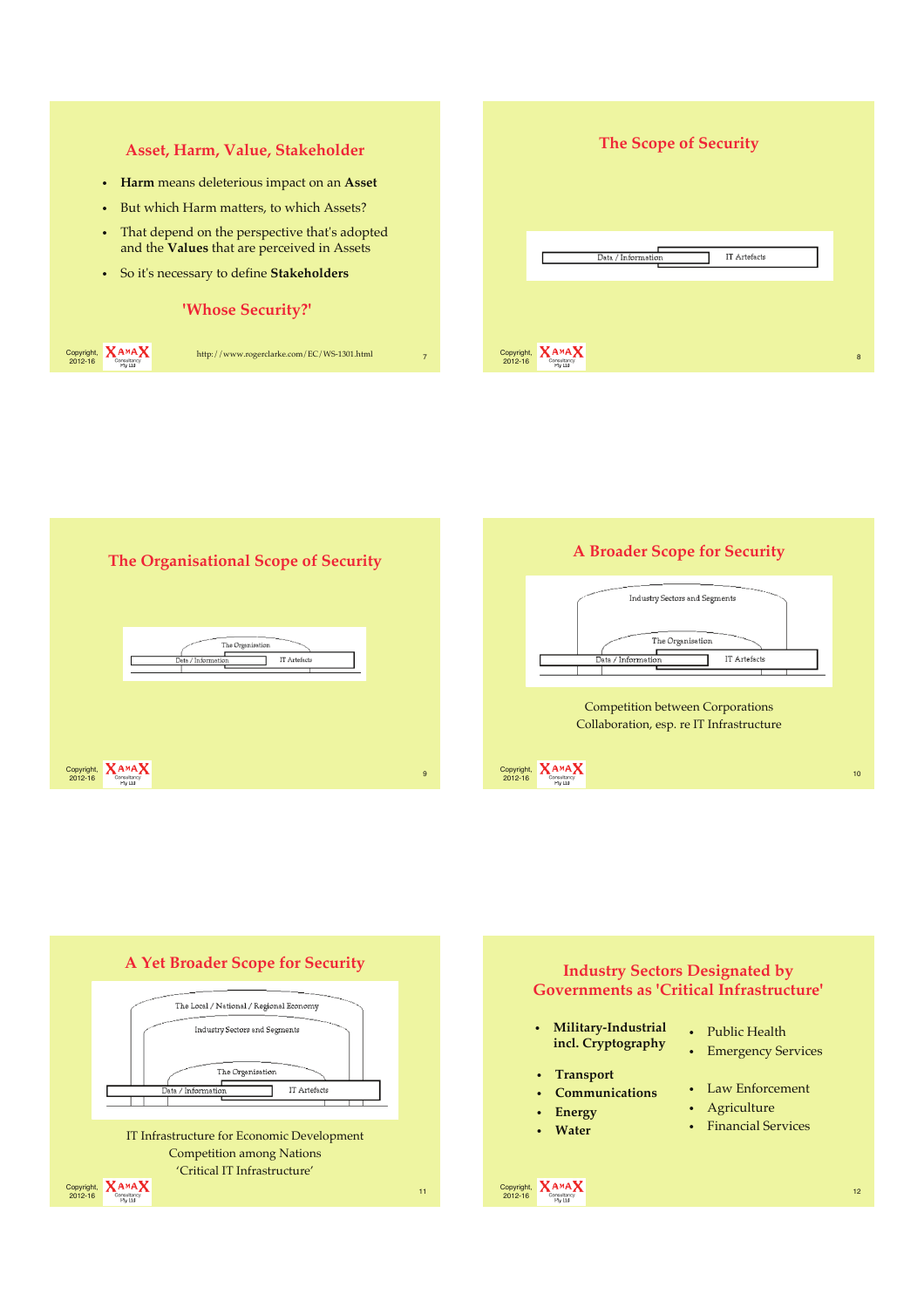









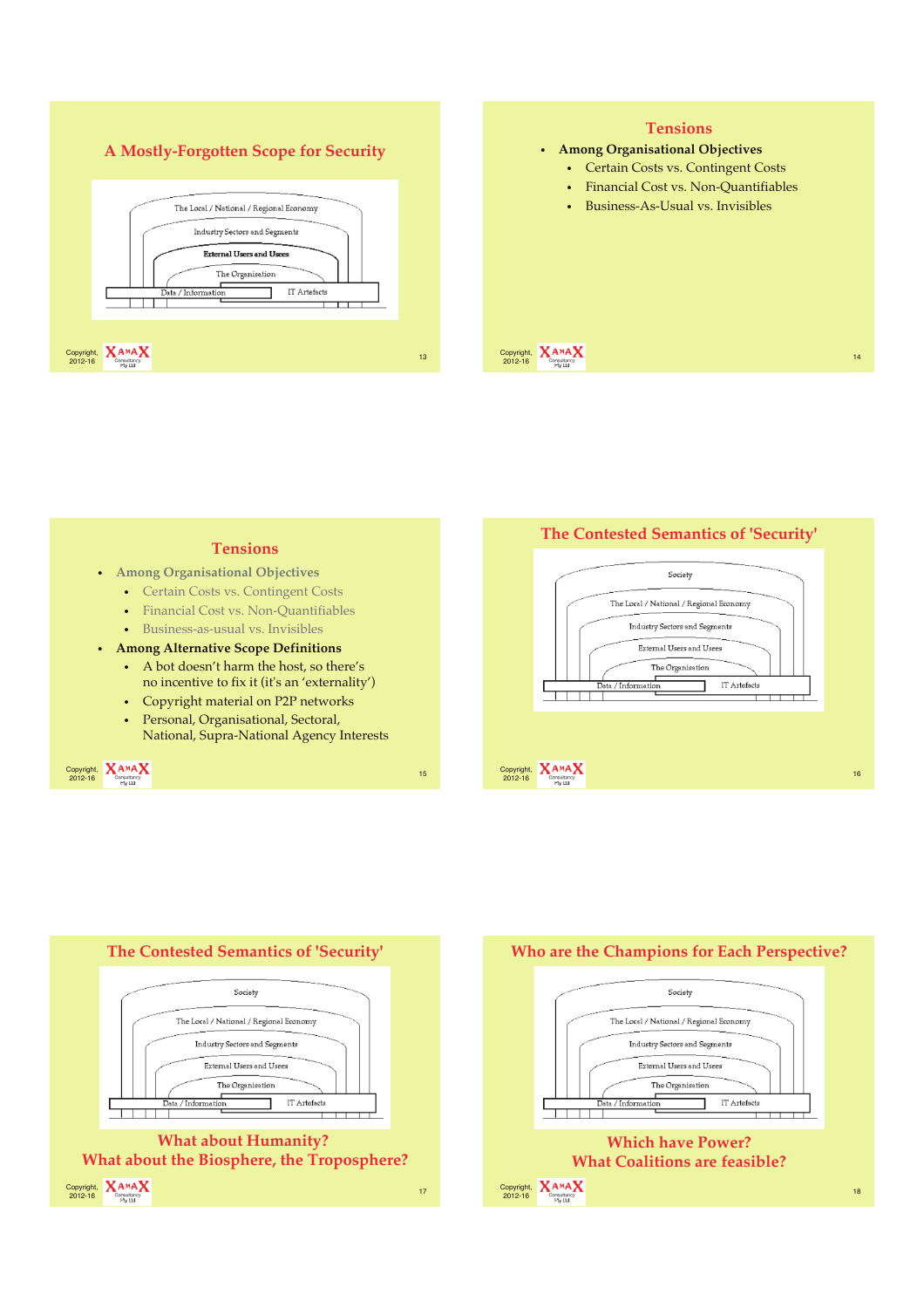### **And where is 'National Security'?**



### **Is this 'National Security'?** The protection of a nation from attack or other danger by holding adequate armed forces and guarding state secrets

Encompasses economic security, monetary security, energy security, environmental security, military security, political security and security of energy and natural resources

http://definitions.uslegal.com/n/national-security/

"specifically authorized under criteria established by an Executive order to be kept secret in the interest of national defense or foreign policy

US Freedom of Information Act



### **Or is this 'National Security'?**

- **Critical Infrastructure Security** Bombs in ports, ships, railways, energy, ... Anthrax in the water supply, ...
- **Public Safety** Bombs in aircraft, mayhem in marketplaces Major Events, e.g. 'The Euros', The Olympics
- **Prominent Person Safety** Bush and Blair; Rushdie and Kurt Westergaard Gx, APEC, CHOGM, ...



### **'Terrorism' conflated with 'National Security'**

The use of violence or the threat of violence, especially against civilians, in order to alarm the public, in the pursuit of political [or politico-religious] goals



### **'Terrorism' and National Security**

#### **The Australian Context**

- Each decade pre 2000 saw some such event(s)
- 2002 88 Australian deaths in Bali, at a nightclub frequented by Australians
- **2015 1 domestic murder by a 15yo 'lone wolf' That's the sole death in Australia since 2001**
- Several credible claims of interdiction 2001-15
- But periodic large-scale raids have led to successful prosecutions of only 15 individuals re 6 instances of preparation to commit an act

Copyright, **XAMAX**<br>2012-16 Consultancy

 $\frac{\text{http://www.abc.net.au/news/2015-02-25}}{\text{Consquare}}$ https://www.crikey.com.au/2014/09/04/ the-real-threat-of-terrorism-to-australians-by-the-numbers/ http://www.abc.net.au/news/2015-02-25/ fact-file3b-five-facts-about-terrorism-in-australia/6226086

### **A (Maybe Uniquely?) Australian Factor No Constitutional Protection for Human Rights**

- Explicit decision at the end of the 19th century to not entrench human rights in the Constitution There are only 6 constitutional rights: trial by jury, just compensation, discrimination in one state against a resident of another state, freedom of religion, implied (and qualified) freedom of political communication, implied right to vote
- Australia acceded to ICCPR in 1980
- Successive Governments and Parliaments have refused to comply with ICCPR obligations
- There are no legislative provisions that can provide a basis for action for breach of the ICCPR

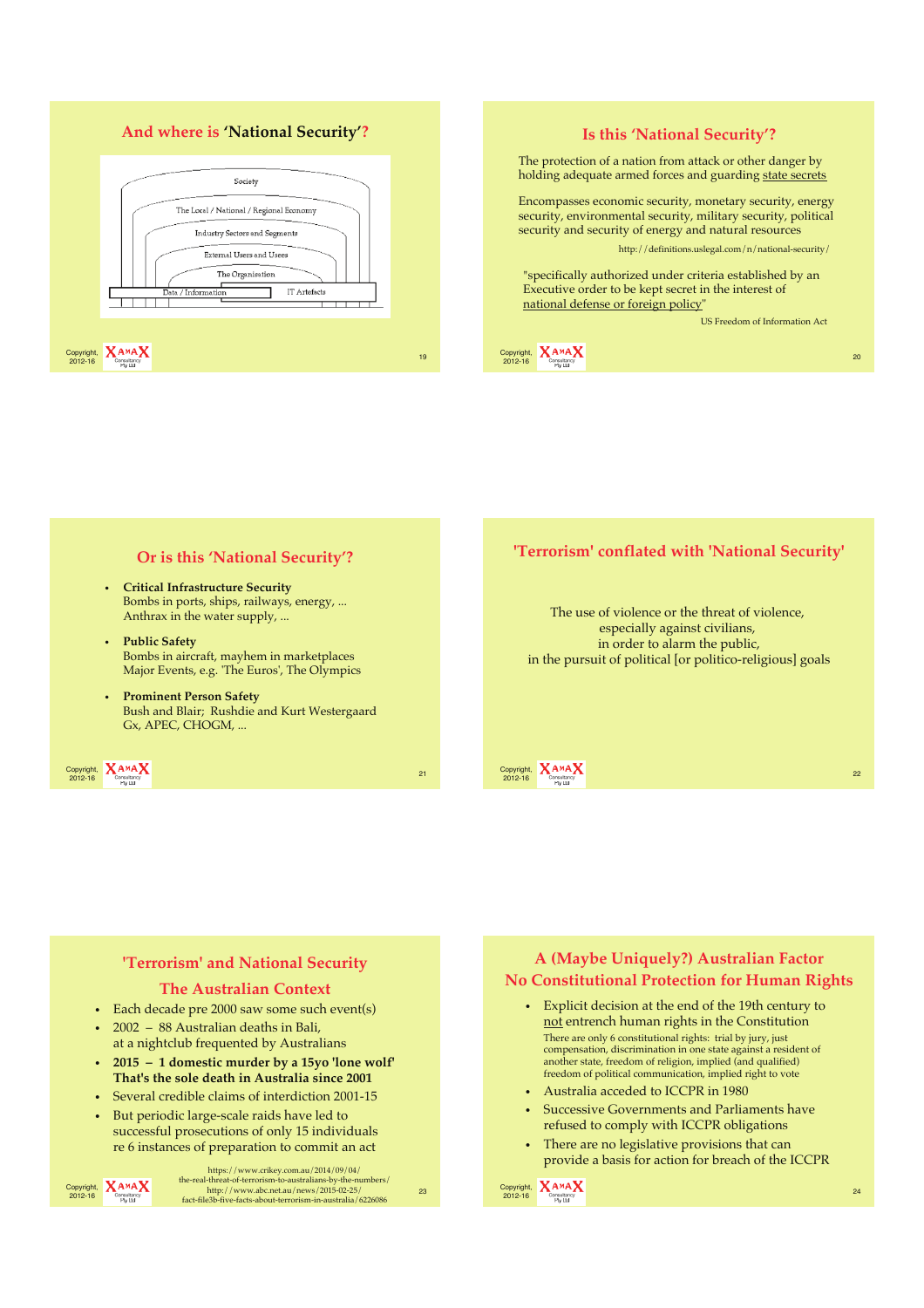### **National Security Measures Since 2001 Have Compromised Many Human Rights**

- Freedom from Arbitrary Detention (ICCPR Art. 9)
- Freedom of Movement (Art. 12)
- Right to a Fair Trial (Art. 14.1), Minimum Guarantees in Criminal Proceedings (Art.14.2-14-7)
- Privacy (Art.17)
- Freedom of Information, Opinion, Expression (Art. 19)
- Freedom of Association (Art. 22)
- Other Rights Potentially at Risk (Arts. 2.1, 7, 15, 21, 24, 26, 27)

Copyright, **XAMAX** 

2012-16 <sup>25</sup> Extracted from AHRC (2008), Williams (2011), HRLC (2011, 2012) LCA (2012), Lynch et al. (2014) http://www.rogerclarke.com/DV/IANS.html#App4

**e.g. Freedom of Movement (Art. 12)**  • **Preventative Detention Orders for 48 hours, extensible** Renewable, self-issued not judicial, not subject to challenge or appeal, the person is held in secret, possible prohibition on contact with a lawyer, possible suppression of all facts re hearing – Criminal Code Division 105

• **Control Orders** Without conviction, or even charges, for criminal behaviour, based on mere civil standard of proof, secret evidence may be used, lack of transparency, due process and review, person's identity may be secret – Criminal Code Div 104, created in 2005

- **Powers to suspend, cancel and seize passports** – Australian Passports Act 2005 plus amendments 2014
- **(Some) Mercenary Behaviour Criminalised** Being in a 'declared area', reversed onus of proof, few reasons permitted – CTLA (Foreign Fighters) Act 2014

Copyright, 2012-16 <sup>26</sup>

### **Whose Security? A Case Study PIAs and National Security in Australia**

#### **Privacy Impact Assessment**

- a systematic process, which ...
- identifies and evaluates ...
- from the perspectives of all stakeholders ...
- the potential effects on privacy of ...
- a project, initiative or proposed system or scheme
- and which includes a search for ways to avoid or mitigate negative privacy impacts

Copyright,  $X_{\text{Consubtract}}^{A \text{ M} A}$ 

 $\frac{2012 \cdot 16}{2012 \cdot 16}$   $\frac{A^{AA}A}{2012 \cdot 16}$  http://www.rogerclarke.com/DV/PIAsAust-11.html (2011) 27 Copyright,

#### **Elements of the PIA Process**

- **Surfacing and Examination** of the privacy impacts and implications of a proposal
- Development of a clear understanding of the Business Need that **justifies the proposal and its negative impacts**
- **Gauging of the Acceptability** of the proposal and its features by organisations and people that will be affected by it
- **[ Assessment of Compliance** of the proposal with existing privacy-related laws, codes, best practices and guidelines ]
- Constructive Search for, and Evaluation of, better **Alternatives**
- Constructive Search for ways to **Avoid** Negative Impacts, **and** ways to **Mitigate** Unavoidable Negative Impacts
- Documentation and Publication of the **Outcomes**



2012-16 Consultancy http://www.rogerclarke.com/DV/PIAHist-08.html 28 Clarke R. (2009) 'Privacy Impact Assessment: Its Origins and Development' Computer Law & Security Review 25, 2 (April 2009) 123-135 http://www.rogerclarke.com/DV/PIAHist-08.html

#### **Australian Govt Policy re PIAs**

- Data-Matching 'Program Protocol' since 1990, 1992
- PIA Guidance versions of 2006, 2010, 2014 "I strongly encourage government agencies to use the guide to assist them in playing a larger role in promoting privacy compliance" (Attorney-General, August 2006)
- Early signs of agency take-up c. 2008
- "It is expected that agencies will continue to voluntarily conduct privacy impact assessments as appropriate when developing policies which will impact on privacy" (Second Reading Speech Sep 2012)
- PC'er power to direct an agency to conduct a PIA since March 2014 – but yet to be exercised

Copyright, **XAMAX**<br>2012-16 Consultancy

2012-16 <sup>29</sup> http://www.rogerclarke.com/DV/PIAsAust-11.html http://www.rogerclarke.com/DV/IANS.html#BGP

#### **Efficacy of a PIA: A Five-Factor Test**

- 1. Is there evidence of a PIA process being **performed**?
- 2. Were advocacy organisations **aware** of that process?
- 3. Did the project sponsor(s) **engage** with advocacy organisations?
- 4. Was the PIA **Report published** on completion?
- 5. Were advocacy organisations' views appropriately **reflected** in the PIA Report?

However, it was known that there was a low incidence of published Reports. Hence:

6. Did the PIA **Report come to light** later, e.g. as a result of an FoI request by the media?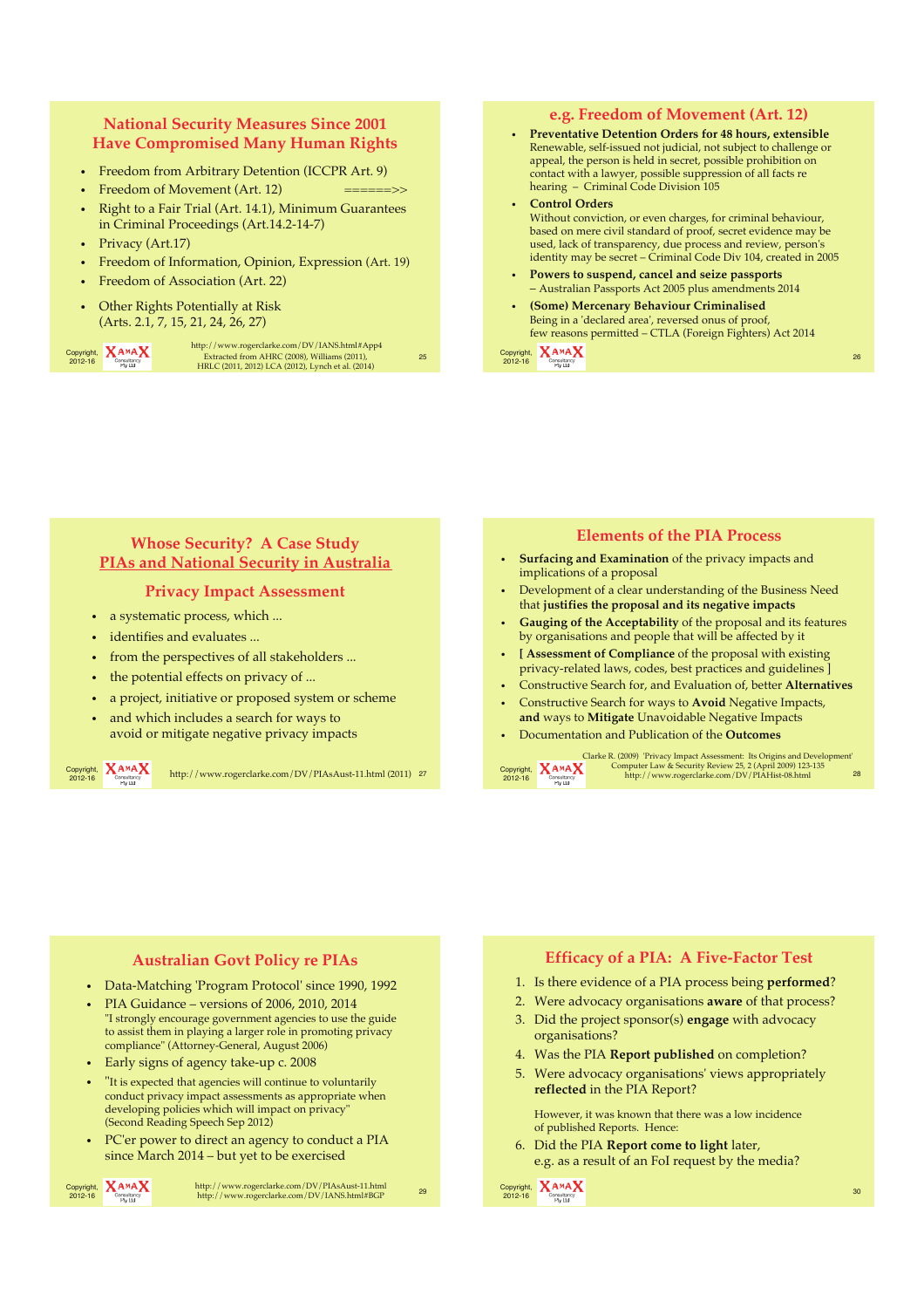### **Results of the Five-Factor Test**

#### **AGD**

- **Passed** the 5-factor test **2/36**
- Engagement with advocacy organisations 3/36 (but their views were ignored)
- Secret (hence flawed) PIA processes 10/36

#### **Other Agencies**

- **Passed** the 5-factor test **1/36**
- Engagement with advocacy organisations 5/36

| Copyright,<br>2012-16 | AMA<br>Consultancy<br><b>Pty Ltd</b> |
|-----------------------|--------------------------------------|
|-----------------------|--------------------------------------|

2012-16 <sup>31</sup> Clarke R. (2016) 'Privacy Impact Assessments as a Control Mechanism for Australian National Security Initiatives' Computer Law & Security Review 32, 3 (May-June 2016) 403-418

| <b>Case Studies</b>                                                            |         |
|--------------------------------------------------------------------------------|---------|
| 1. Document Verification System (DVS)                                          | 2004-15 |
| 2. ANPR Mass Surveillance                                                      | 2007-   |
| 3. Telecommunications Act s.313                                                | 2013-15 |
| 4. (Meta-)Data Retention                                                       | 2003-15 |
|                                                                                |         |
|                                                                                |         |
| Copyright,<br>http://www.rogerclarke.com/DV/IANS.html#AP<br>2012-16<br>Pty Ltd | 32      |
|                                                                                |         |

#### $\mathsf{Copyright.}\quad\mathsf{A}\mathsf{A}^{\mathsf{M}}\mathsf{A}\mathsf{A}$  33 **Case Study 4 – (Meta-)Data Retention** • 2003-11 – AGD made multiple unsuccessful attempts • 2012-13 – AGD enlisted Parltry 'friends of natsec' Ctee Ran a project, with no PIA or consultation • 2014-15 – the Bill: • referred to the 'friends of natsec' Ctee • 30 public interest advocacy submissions: Incoherent proposal, Highly unlikely to even work let alone achieve its aims, Hugely privacy-invasive, Euro schemes have been disallowed, and failed anyway • No real changes, supported by Opposition • 2015-16 – Requirements still incoherent, Implementation appears to be stalled Copyright,  $X_{\text{Conslutacy}}^{A \text{ M}} X$ 2012-16 Consultancy http://www.rogerclarke.com/DV/PIAHist-08.html 34 **Reasons to do a PIA** • **Surfacing and Examination** of the privacy impacts and implications of a proposal • **Development of a clear understanding of the Business Need that justifies the proposal and its negative impacts** • **Gauging of the Acceptability** of the proposal and its features by organisations and people that will be affected by it • **[ Assessment of Compliance** of the proposal with existing privacy-related laws, codes, best practices and guidelines ] • Constructive Search for, and Evaluation of, better **Alternatives** • **Constructive Search for ways to Avoid Negative Impacts, and ways to Mitigate Unavoidable Negative Impacts**  • Documentation and Publication of the **Outcomes** Clarke R. (2009) 'Privacy Impact Assessment: Its Origins and Development' Computer Law & Security Review 25, 2 (April 2009) 123-135 http://www.rogerclarke.com/DV/PIAHist-08.html

| <b>Organisational Benefits of a PIA</b><br>• Risk Identification<br>• Risk Management<br>Management of Trust /<br>$\bullet$ Avoidance of:<br><b>Reputation Aspects:</b><br>• Inadequate solutions<br><b>Regulatory Attention</b><br>$\bullet$<br>• Feature retro-fitting<br>Media Attention<br>$\bullet$<br>Unnecessary costs<br><b>Embarrassed Execs</b><br>$\bullet$<br>Adoption impediments<br><b>Embarrassed Ministers</b><br>$\bullet$<br>Stakeholder<br><b>Brand Damage</b><br>$\bullet$<br>uncertainty<br>$\bullet$ Informed media /<br>communications strategy<br>• Competitive advantage | <b>Benefits of Consultation</b><br>• Information Gathering from all relevant perspectives<br>• Information Exchange among the participants<br>• Mutual Appreciation of one another's perspectives<br>• Issue Identification<br>• Solution Discovery<br>Feedback about possible solutions from all participants<br>Involvement of all parties<br>Avoidance of Credible Complaints at a late stage of lack of<br>disclosure of the project, particular features, and impacts |
|---------------------------------------------------------------------------------------------------------------------------------------------------------------------------------------------------------------------------------------------------------------------------------------------------------------------------------------------------------------------------------------------------------------------------------------------------------------------------------------------------------------------------------------------------------------------------------------------------|----------------------------------------------------------------------------------------------------------------------------------------------------------------------------------------------------------------------------------------------------------------------------------------------------------------------------------------------------------------------------------------------------------------------------------------------------------------------------|
| Copyright, $X^{A \wedge A}X$<br>Xamax PIA Training Materials<br>2012-16<br>Pty Ltd                                                                                                                                                                                                                                                                                                                                                                                                                                                                                                                | Copyright, <b>XAMAX</b><br>Xamax PIA Training Materials<br>35<br>36<br>2012-16<br><b>Pty Ltd</b>                                                                                                                                                                                                                                                                                                                                                                           |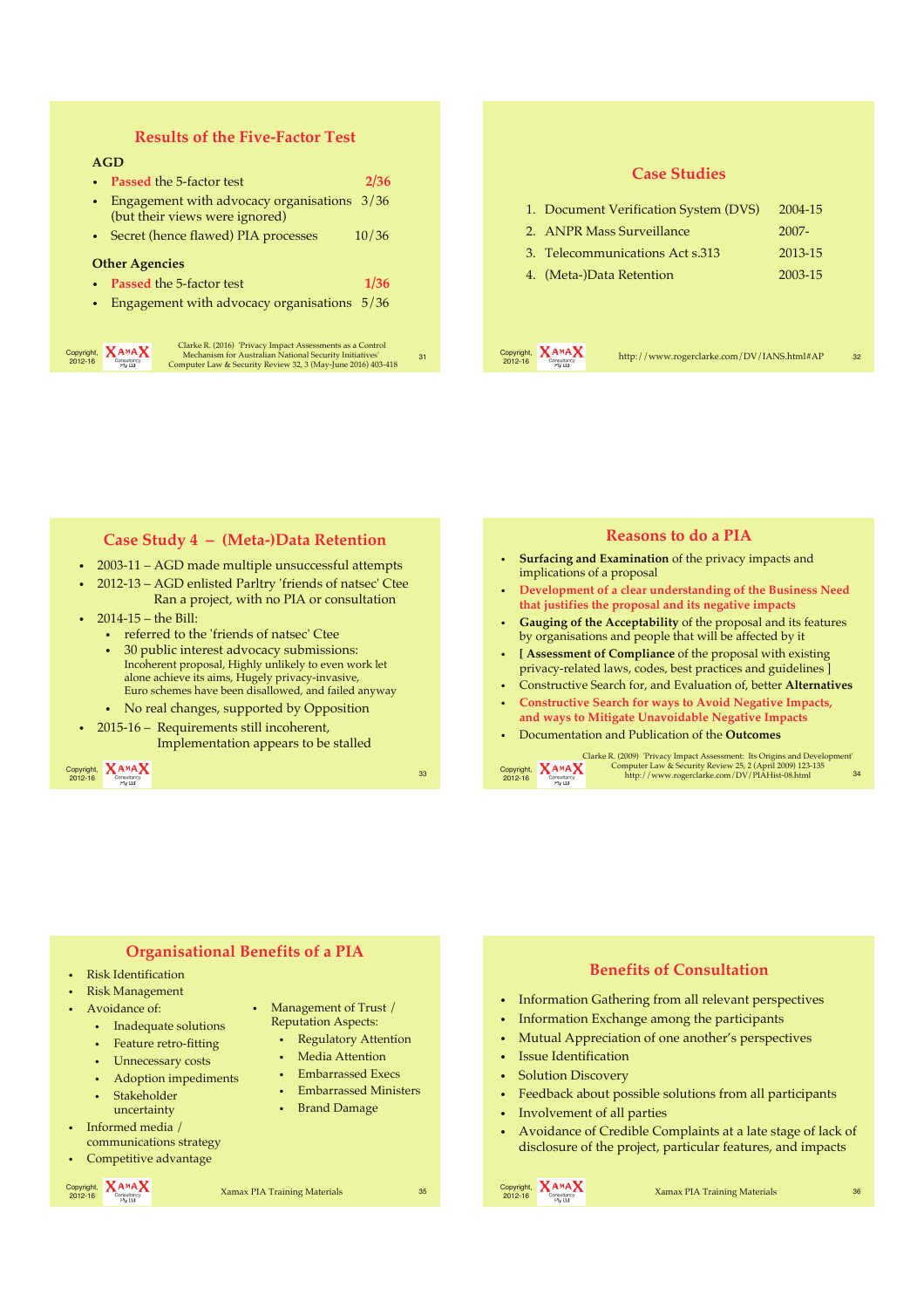



**The Contested Semantics of 'Security'**



#### **Abuse of Social Control Architecture**

- **By an Unelected Government**
	- That invades
	- That seizes power
- **By an Elected Government**
	- That acts outside the law
	- That arranges the law as it wishes
	- That reflects temporary public hysteria

#### **National Security Cabal as Threat to Democracy**



### **Evaluation Meta-Principles Pre-Conditions** 1. Evaluation 2. Consultation 3. Transparency 4. Justification **Design** 5. Proportionality 6. Mitigation 7. Controls **Post-Condition** 8. Audit

Copyright,